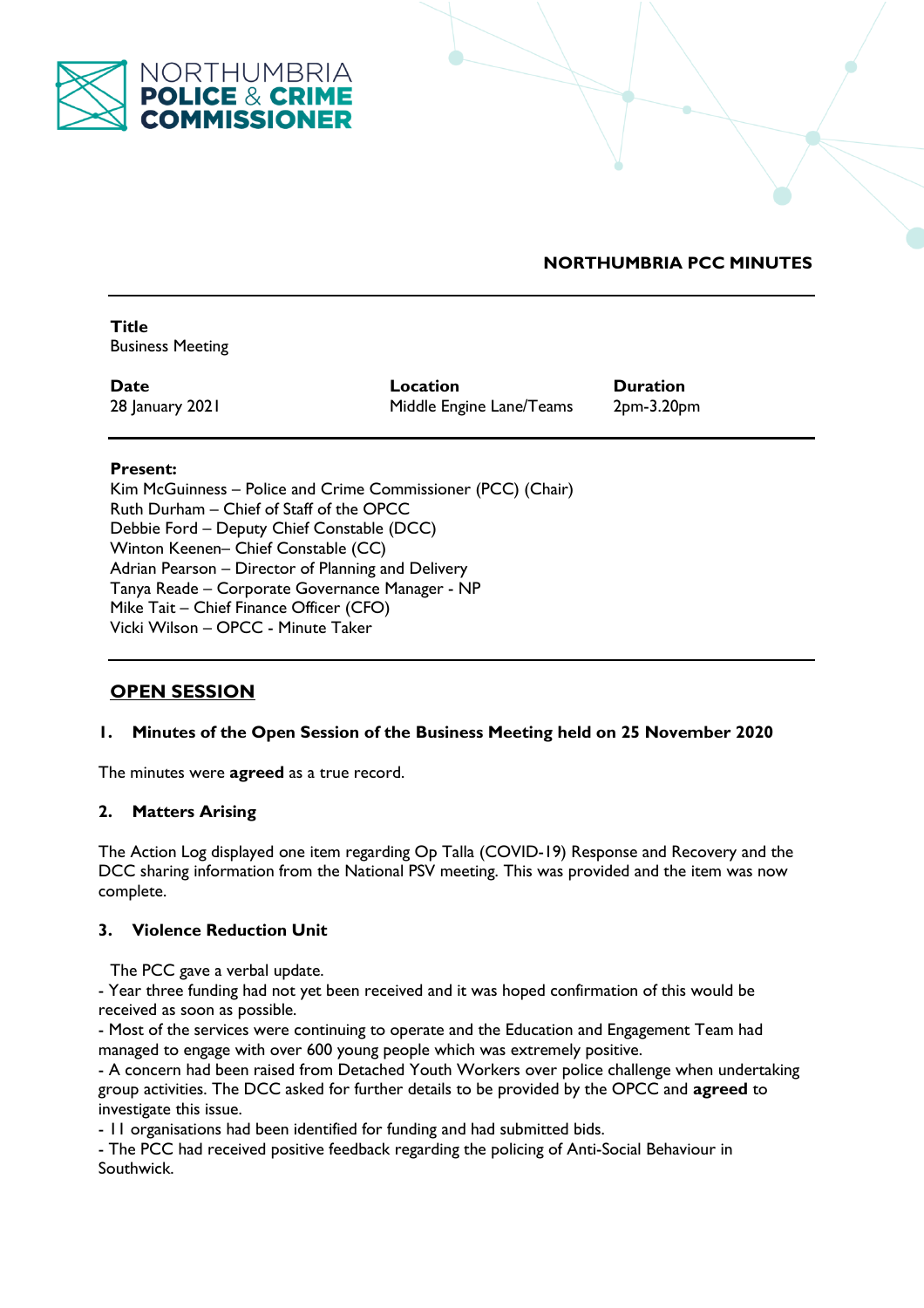

# **4. Op Talla (COVID-19) Response and Recovery**

The DCC would be taking over the lead as Op Talla Gold as of 25.2.21.

The COVID-19 infection rates per area were outlined. Despite huge efforts in remaining COVID safe, there was a significant concern regarding the level of infections with staff. High visibility controls had been maintained in the high areas of concern. The Force continued to support vaccination centres and was prepared should Officers and staff be offered an opportunity to be included in the vaccine rollout. Demand remained high and the enforcement position continued to be the main focus. The main issue revolved around student gatherings and accommodation; however, this was being dealt with accordingly. The Fixed Penalty Notice figures were outlined.

Overall the response to COVID-19 was very good. Plans were already in place for post-March where there would be a lack of funding. This was a cause for concern as the enforcement used by the Force was supported by this funding.

Following national reports, a brief discussion took place over the backlog of cases within the court system and the injection of funding needed to assist with dealing with this. It was noted that the Local Criminal Justice Board and Recovery Group were dealing with these issues; however, due to the third lockdown, and the new COVID-19 strain, there had been several challenges with staffing and resources to fully operate. Court One within the Crown Court was being kitted out to handle multihanded cases which should help alleviate the pressures from the existing backlog, and there remained six jury trials running. The R-Rate currently stood at 1.2. The Defence Community Representative had been extremely complimentary about the Force and their COVID safety within the stations.

Following a query from the PCC, the DCC outlined the various Personal Protective Equipment (PPE) and COVID safety measures in place across the workplaces. Footfall was constantly being monitored and virtual meetings were taking place where appropriate. The PPE uptake across staff was very good and regular floor-walks were taking place to ensure compliance.

# **5. National Issues Impacting on Policing**

The DCC advised EU Exit is not currently impacting; however, this is subject of ongoing monitoring. There is still currently a grace period from an intelligence and security perspective. Likewise there has not been an impact on protest and community tension; the focus of activity being on COVID-19.

The Chief Constable noted the loss of direct access to SIS-II and replacement arrangements with INTERPOL. There was awareness of the impact on timeliness of enquiries and also the different arrest protocols in place for people coming in to the borders; however, these were not causing significant impact. The DCC highlighted a new national team had been set up to deal with these issues.

# **6. National APCC Workforce Update**

The PCC had attended a national meeting with diverse partners. Various issues had been addressed including the Black Lives Matter movement. The meeting had been beneficial with many positive outcomes.

The Chiefs' Remuneration meeting had agreed the outlined recommendations which would now be put to the Government for approval.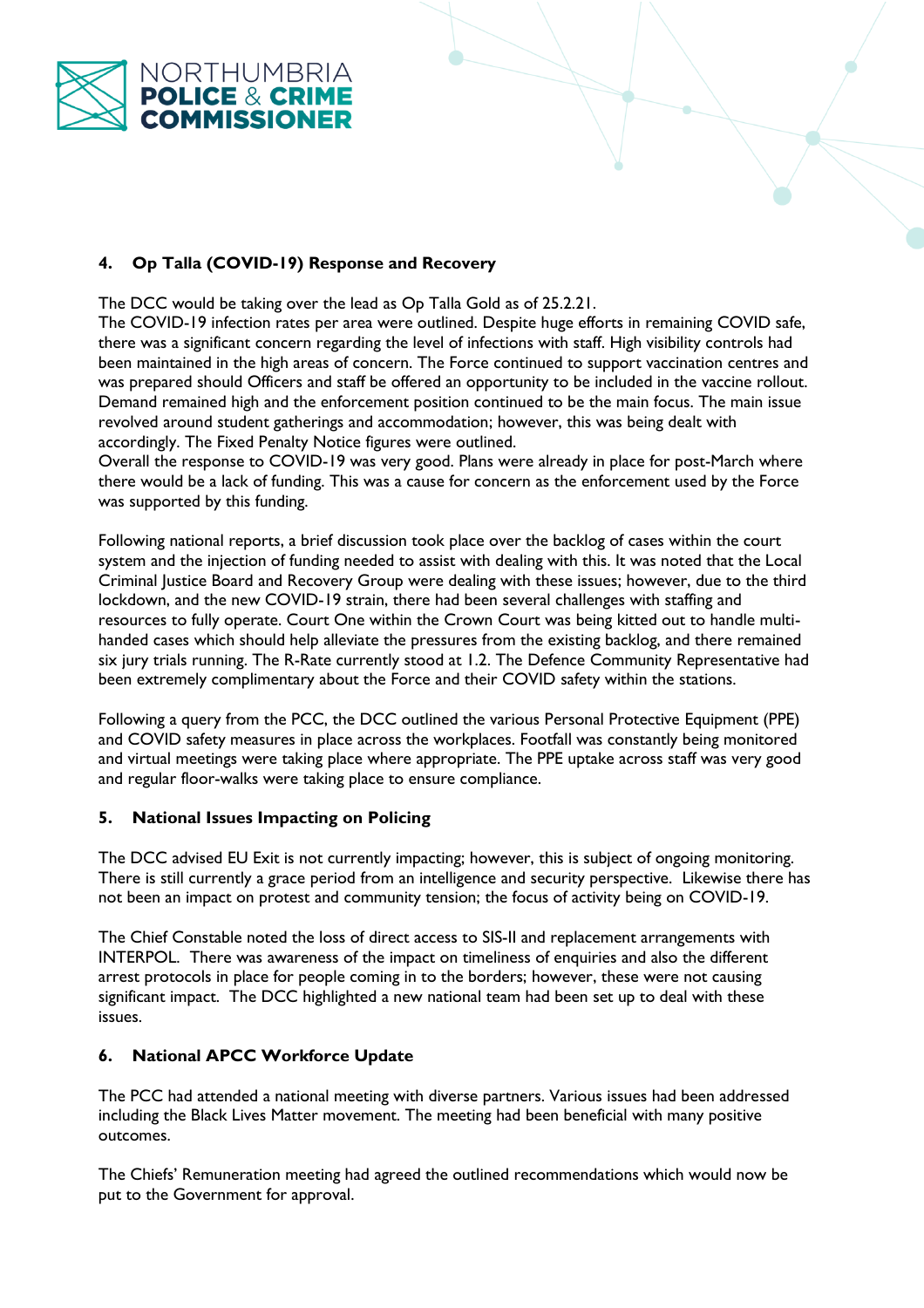

# **7. Joint Strategic Risk Register**

The DCC advised an annual review would be due March/ April 2021.

The new Chief Information Officer would be reviewing the ICT risk and would give further clarity for JIAC regarding Digital Policing; it was felt this would be moved from a very high risk. Further minor changes were being made.

The Chief of Staff explained that the scoring system from the OPCC would remain the same. There had been minor amendments regarding Partnership and Collaboration, and Public Confidence. Further amendments may be made before the JIAC meeting if confirmation of VRU funding was received in advance along with correspondence regarding the PCC Review.

#### **8. Update from Joint Independent Audit Committee following meeting on 16 November 2020, and Progress against the Internal Audit Work Plan**

The CFO highlighted the circulated report as presented.

## **9. Safe to Share? Report on Liberty and Southall Black Sisters' super-complaint on policing and immigration status**

The DCC drew attention to the results of the investigation. Eight recommendations and three actions were outlined; three recommendations had been to Chief Constables. The Force position against each recommendation was highlighted by the DCC. The Force was satisfied with its position regarding each recommendation and action points.

Following a query from the PCC regarding how immigration issues may differ across the country, the CC and DCC advised that this would depend upon various factors; however, within Northumbria Police Force, the main priority would be safeguarding and vulnerability for each case.

# **10. Pre-Charge Bail and Released Under Investigation (RUI), Striking a Balance**

The DCC highlighted the main points from the report. Six police forces across England and Wales were inspected to assess how they used bail and RUI between October 2019 and February 2020. Across all six forces, 140 cases had been assessed. As a result of this, 10 recommendations had been made; however, only two of these were for police forces to consider.

The two recommendations and force position were outlined as follows:

#### **Recommendation:**

Forces should develop processes and systems to clearly show whether suspects are on bail or RUI. This will help them to better understand the risk a suspect poses to victims and the wider community and will help to increase safeguarding.

#### **Force Position:**

The Force is currently able to gather data regards to suspects on Bail and RUI and systems differentiate between the two. This is managed centrally within Criminal Justice and collated by the Bail Sergeant. A higher level data document that allows monitoring of trends and risk is produced.